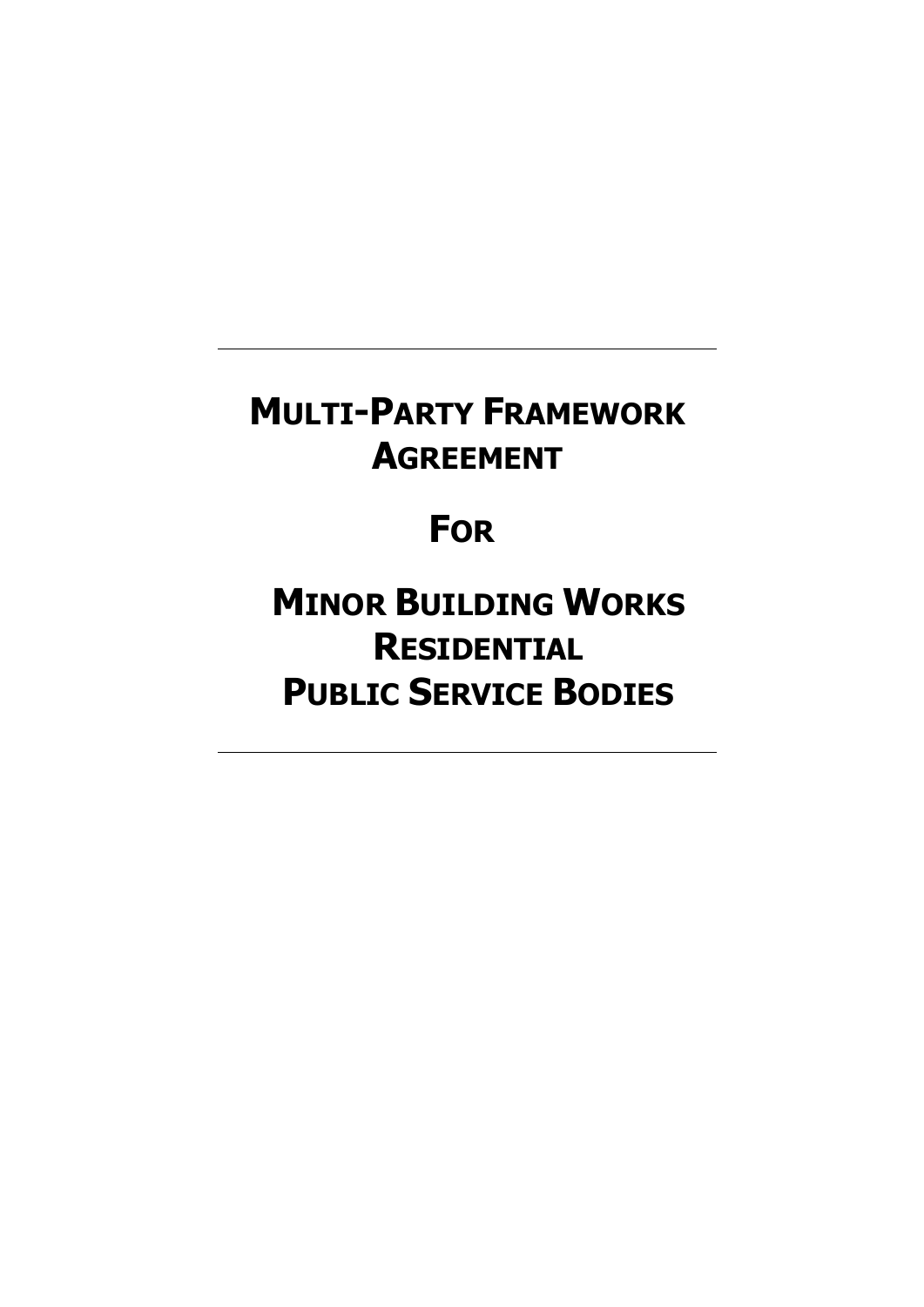# **1.0 AGREEMENT**

| <b>THIS FRAMEWORK AGREEMENT</b> is made on this day between |  |  |  |  |
|-------------------------------------------------------------|--|--|--|--|
|-------------------------------------------------------------|--|--|--|--|

| <b>Central Purchasing Body:</b>                     | The Local Government Operational Procurement Centre<br>(LGOPC) <sup>1</sup> acting as a Central Purchasing Body (CPB) <sup>2</sup><br>under the auspices of Kerry County Council of the one<br>part which expression shall be deemed to include its<br>successors, assigns and authorised representatives. |  |  |
|-----------------------------------------------------|------------------------------------------------------------------------------------------------------------------------------------------------------------------------------------------------------------------------------------------------------------------------------------------------------------|--|--|
| <b>Principal Office of Central Purchasing Body:</b> | Unit 9, Ground Floor, Building C, Reeks Gateway, Rock<br>Road, Killarney, Co. Kerry, V93 KVK1                                                                                                                                                                                                              |  |  |
| <b>Telephone No:</b>                                | 076 106 40 20                                                                                                                                                                                                                                                                                              |  |  |
| <b>Email Address</b>                                | eproc@kerrycoco.ie                                                                                                                                                                                                                                                                                         |  |  |

**AND the Contractor [which expression shall, where the context so admits or requires (and in particular with reference to Clause 2. 6 herein) include its successors and assigns)]:**

#### **WHEREAS:**

-

- A. The LGOPC enters into this Framework Agreement<sup>3</sup> on its own behalf and on behalf of other Contracting Authorities<sup>4</sup> as referenced in Appendix 1 hereunder. The LGOPC has conducted a tender competition on www.etenders.gov.ie<sup>5</sup> and in the Official Journal of the European Union<sup>6</sup> inviting tenders for Minor Building Residential Works.
- B. The Contractor<sup>7</sup> is engaged in the business of providing Minor Building Residential Works. The Contractor submitted an Application in response to the LGOPC's tender competition and, following an assessment and evaluation of the Tender Submission, the LGOPC wishes to appoint the Contractor to its multi-party Framework Agreement for Minor Building Works – Residential – Public Service Bodies.
- C. The Contractor has agreed to be appointed to the Framework Agreement on the terms and conditions set out in the Terms & Conditions Document.<sup>8</sup>

 $2$  means a contracting authority or a contracting entity within the meaning of Regulation 2(1) of the European Union (Award of Public Authority Contracts) Regulations 2016 providing centralised purchasing activities and, possibly, ancillary purchasing activities.

 $1$  The LGOPC is responsible for the development, implementation and management of all Central Purchasing Mechanisms for the Category Councils of Plant Hire and Minor Building Works & Civils as established by the Office of Government Procurement.

<sup>&</sup>lt;sup>3</sup> means the Framework Agreement and the Terms & Conditions Document.

<sup>&</sup>lt;sup>4</sup> means the State, regional or local authorities, bodies governed by public law or associations formed by one or more such authorities or one or more such bodies governed by public law.

<sup>5</sup> means the Irish Government's electronic tendering platform administered by the Office of Government Procurement.

 $6$  means the publication in which all tenders from the public sector which are valued above a certain financial threshold according to EU

legislation, must be published.<br><sup>7</sup> means Tenderer admitted to the Framework Agreement and shall have the same meaning as Supplier on the www.supplygov.ie system. <sup>8</sup> forming part of the Tender Documents.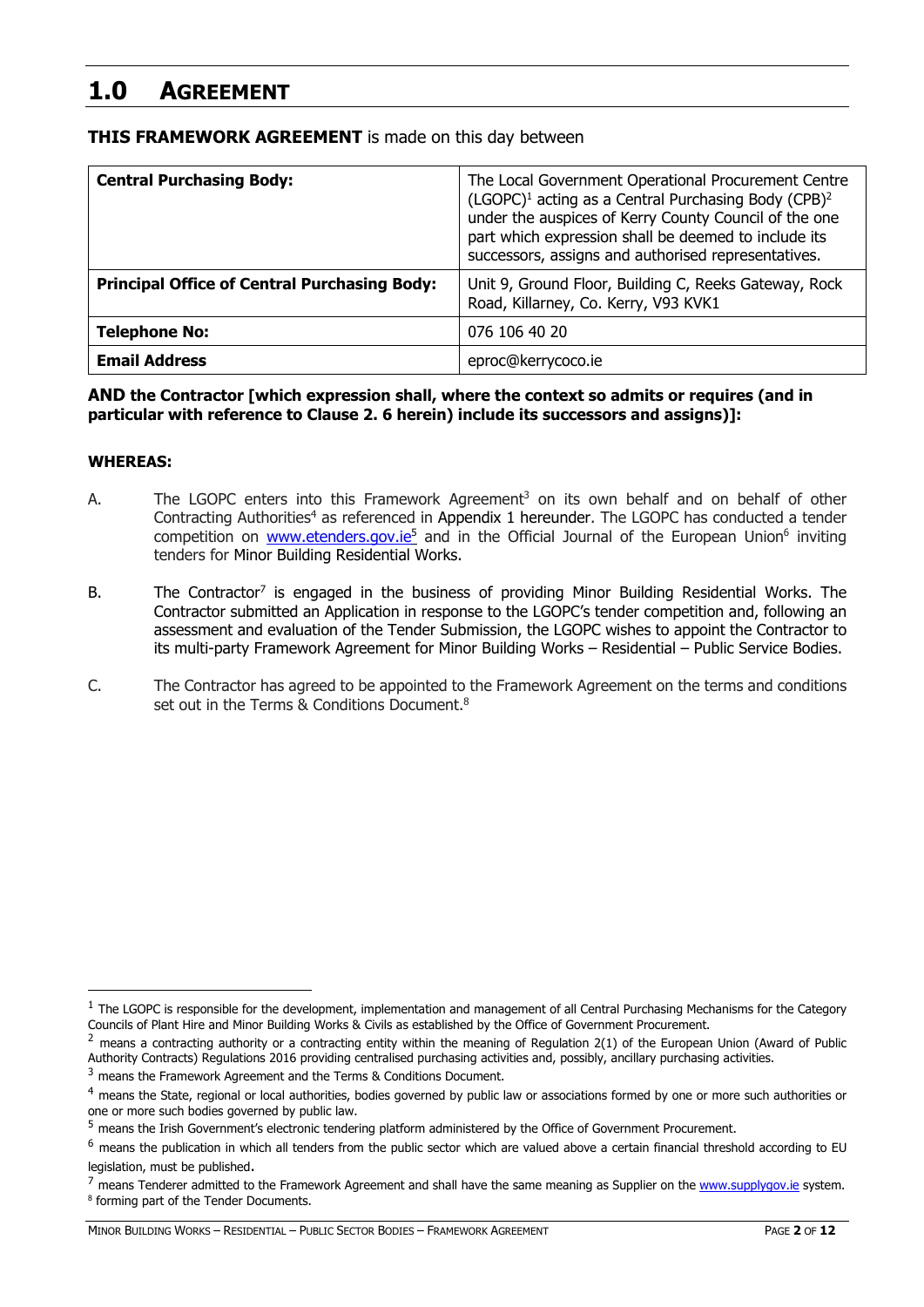# **2.0 THE CENTRAL PURCHASING BODY AND THE CONTRACTOR AGREE AS FOLLOWS:**

#### **2.1 ENTIRE AGREEMENT**

- 2.1.1 This Framework Agreement constitutes the entire agreement between the parties and contains all the terms which the parties have agreed with respect to its subject matter and shall prevail over and supersede all prior agreements, understandings, statements and communications between the Contractor and any Contracting Authority. Without prejudice to the generality of the foregoing, the Framework Agreement shall apply to the exclusion of any terms and conditions which the Contractor may purport to apply at any time, whether contained in any acknowledgement of a purchase order or otherwise.
- 2.1.2 Neither party has relied on any other written or oral agreement, representation, arrangement or understanding.
- 2.1.3 The Contractor acknowledges that it has not been induced to enter into this Framework Agreement by a statement or promise which this Framework Agreement does not contain. Neither the LGOPC nor any Contracting Authority is liable in equity, contract or tort or in any other way for a representation that is not set out in this Framework Agreement.
- 2.1.4 Each obligation, warranty or representation of the Contractor under this Framework Agreement is undertaken or made (as the case may be) in favour of the LGOPC for its own benefit and for the benefit of each Contracting Authority.
- 2.1.5 This agreement can only be changed in writing, signed by authorised representatives of the LGOPC and the Contractor.

#### **2.2 FRAMEWORK TERM**

2.2.1 The Framework Agreement shall take effect on the Effective Date<sup>9</sup>. This Framework Agreement shall be established for a term of two (2) years with the option, at the sole discretion of the LGOPC, to extend the term of this Framework Agreement for two (2) further periods of one (1) year each unless it is otherwise terminated in accordance with the provisions of this Framework Agreement.

#### **2.3 SCOPE OF APPOINTMENT**

- 2.3.1 This Framework Agreement governs the relationship between the LGOPC and the Contractor in respect of the provision of Minor Building Residential Works by the Contractor to the LGOPC and/or to Contracting Authorities.
- 2.3.2 In consideration of the performance by the Contractor of its obligations under this Framework Agreement and for other good and valuable consideration (receipt of which is acknowledged), the LGOPC appoints the Contractor on a non-exclusive basis to provide Minor Building Residential Works to Contracting Authorities, if instructed to do so from time to time pursuant to the Framework Agreement, and the Contractor accepts such appointment in each case upon the terms and subject to the conditions of this Framework Agreement.
- 2.3.3 The parties acknowledge and agree that a Contracting Authority has the right to order Minor Building Residential Works pursuant to this Framework Agreement.
- 2.3.4 The appointment of the Contractor does not constitute a commitment or guarantee by any of the Contracting Authorities to procure any Minor Building Residential Works from the Contractor.

<sup>&</sup>lt;sup>9</sup> means the date when the Framework Agreement becomes active.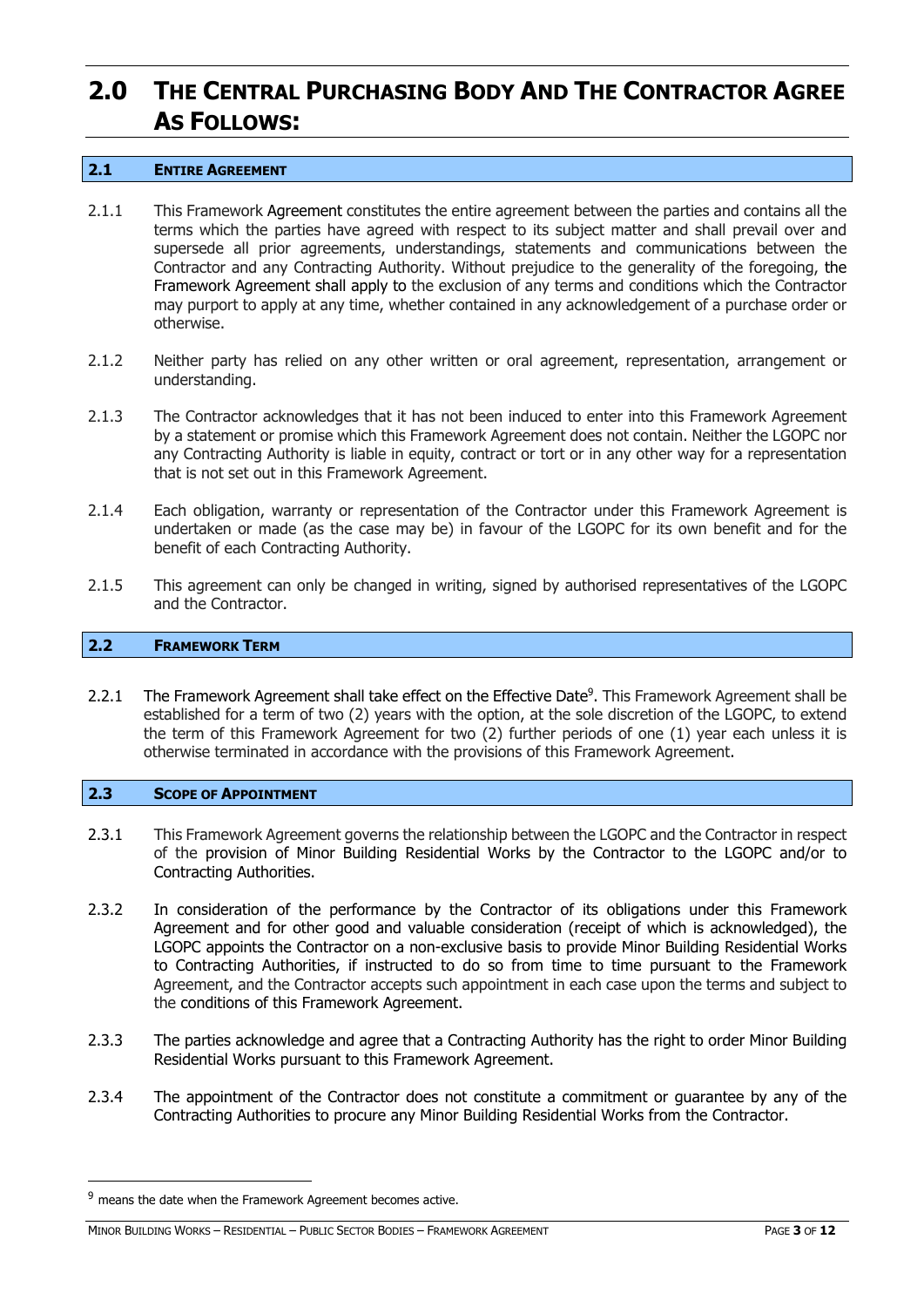- 2.3.5 Contracting Authorities may also procure Minor Building Residential Works in other ways, and do not guarantee that Minor Building Residential Works will be procured under this Framework Agreement.
- 2.3.6 No undertakings or any form of statement, promise, representation or obligation shall be deemed to have been made by the LGOPC and/or any Contracting Authority in respect of the scope or values of the Minor Building Residential Works to be ordered by them pursuant to this Framework Agreement and the Contractor acknowledges and agrees that it has not entered into this Framework Agreement on the basis of any such undertaking, statement, promise or representation.

#### **2.4 TERMINATION**

- 2.4.1 The LGOPC may terminate this Framework Agreement by written notice to the Contractor:
	- according to the attached Framework Rules, or
	- if the Contractor breaks this Framework Agreement, or
	- if any of the provisions of Regulation 73 of the EU (Award of Public Authority Contracts) Regulations 2016 apply; or
	- if the Contractor is no longer able or capable of providing the required works/services to the LGOPC and/or Contracting Authorities; or
	- if any statement made by the Contractor in connection with the procedure by which this Framework Agreement was awarded to the Contractor was untrue when made or subsequently ceases to be true, or
	- without cause, if the LGOPC also terminates its Framework Agreements with the other Contractors admitted to the Framework Agreement.
- 2.4.2 A Contractor whose Framework Agreement has been terminated will no longer be considered a participant in this Framework Agreement.
- 2.4.3 Termination of this Framework Agreement does not affect any existing sRFT contract.
- 2.4.4 The Contractor is not entitled to any payment or compensation from LGOPC if this Framework Agreement is terminated.

#### **2.5 LIMITATION ON LIABILITY**

2.5.1 Neither the Contractor nor the LGOPC have any liability to the other under or in connection with this Framework Agreement for breach of contract, negligence, breach of duty or anything else. This does not affect their liability under any sRFT.

#### **2.6 COMPANY STATUS**

- 2.6.1 This Framework Agreement may be assigned and/or novated by the Contractor, subject to the granting of formal written consent to such assignment and/or novation by the LGOPC, where:
	- a) The specific change in contractor was provided for in the procurement process for the award of this Framework Agreement; or
	- b) The change is as a result of corporate restructuring in a manner permitted under Regulation 72(1)(d) of the European Union (Award of Public Authority Contracts) Regulations 2016.
- 2.6.2 The LGOPC may, prior to granting of formal written consent to assignment and/or novation, require compliance by the succeeding contractor with such conditions the LGOPC deems necessary including, but not limited to, requiring evidence that: (a) the succeeding contractor fulfils the qualifying criteria initially established; (b) the succeeding contractor possesses the capability (technical or otherwise), resources and skills in respect of satisfying the requirements of the Framework and; (c) a formal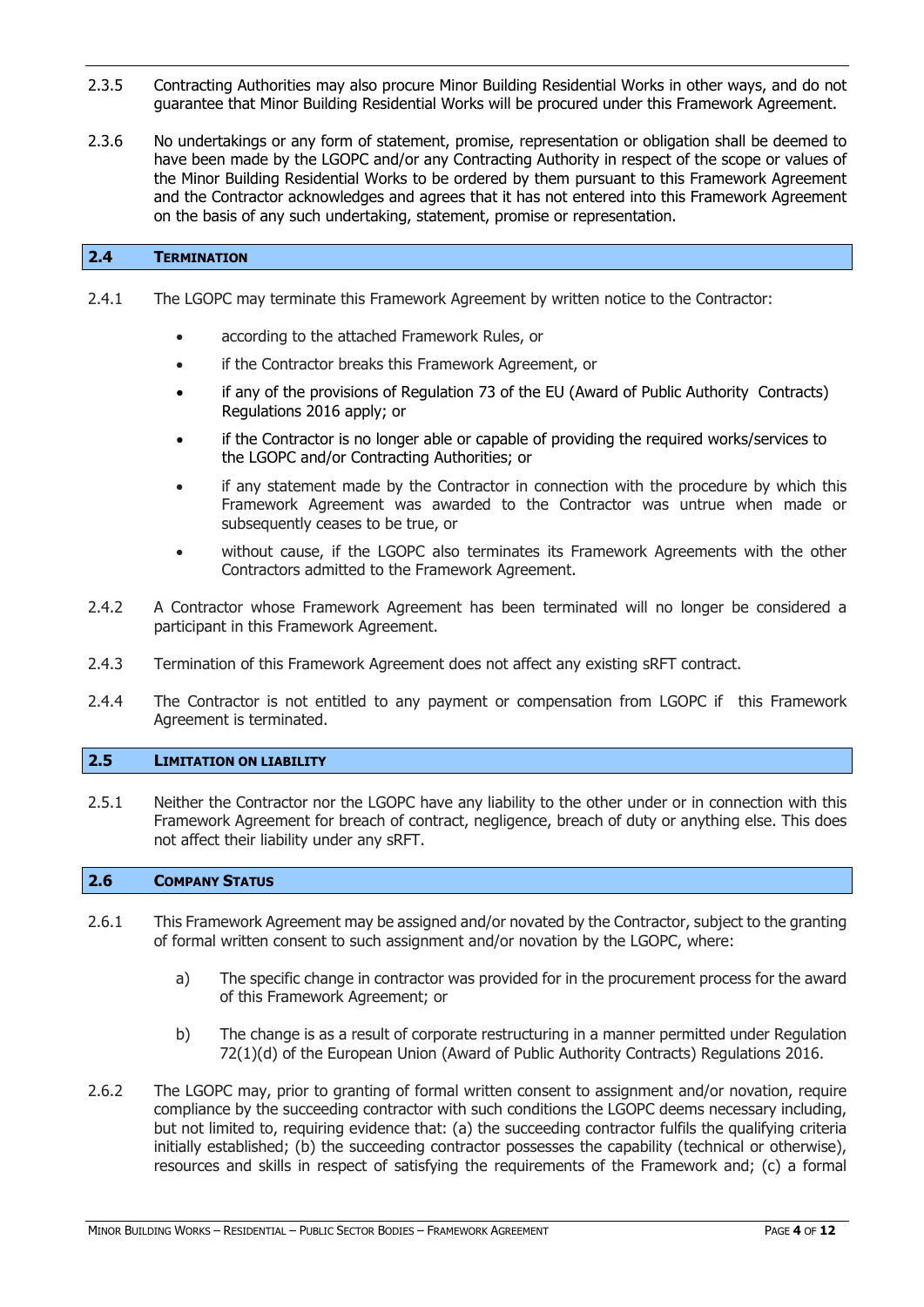change in legal status or corporate restructuring as permitted under sub-paragraphs 2.6.1 (a) and (b) herein has been lawfully undertaken.

2.6.3 The terms and conditions of this Framework Agreement and the obligations imposed on the parties herein shall govern any succeeding contractor and the LGOPC, and the LGOPC may, at its discretion, direct the succeeding contractor to execute a formal Deed of Assignment/Novation for the purposes of same.

LGOPC reserves the right to assign, novate or transfer this Framework Agreement to a third party without the consent of the Contractor.

- 2.6.4 Without prejudice to such additional circumstances where assignment and/or novation are permissible under sub-paragraphs 2.6.1 (a) and (b) herein, assignment and/or novation to the legal successor of the Contractor (subject to the granting of formal written consent to such assignment and/or novation by the LGOPC) is permissible in the following circumstances:
	- Change of contractor's legal status from sole trader to corporation where general ownership and personnel remain the same.
	- Change of contractor's legal status from corporation to sole trader where general ownership and personnel remain the same.
	- Change of contractor's legal status from sole trader to partnership where general ownership and personnel remain the same.
	- Change of contractor's legal status from partnership to sole trader where general ownership and personnel remain the same.
	- Change of contractor's legal status from corporation to partnership where general ownership and personnel remain the same.
	- Change of contractor's legal status from partnership to corporation where general ownership and personnel remain the same.
	- Change of contractor's business name.
	- Change of contractor from sole trader to other related sole trader (for example, business transfer from father to son).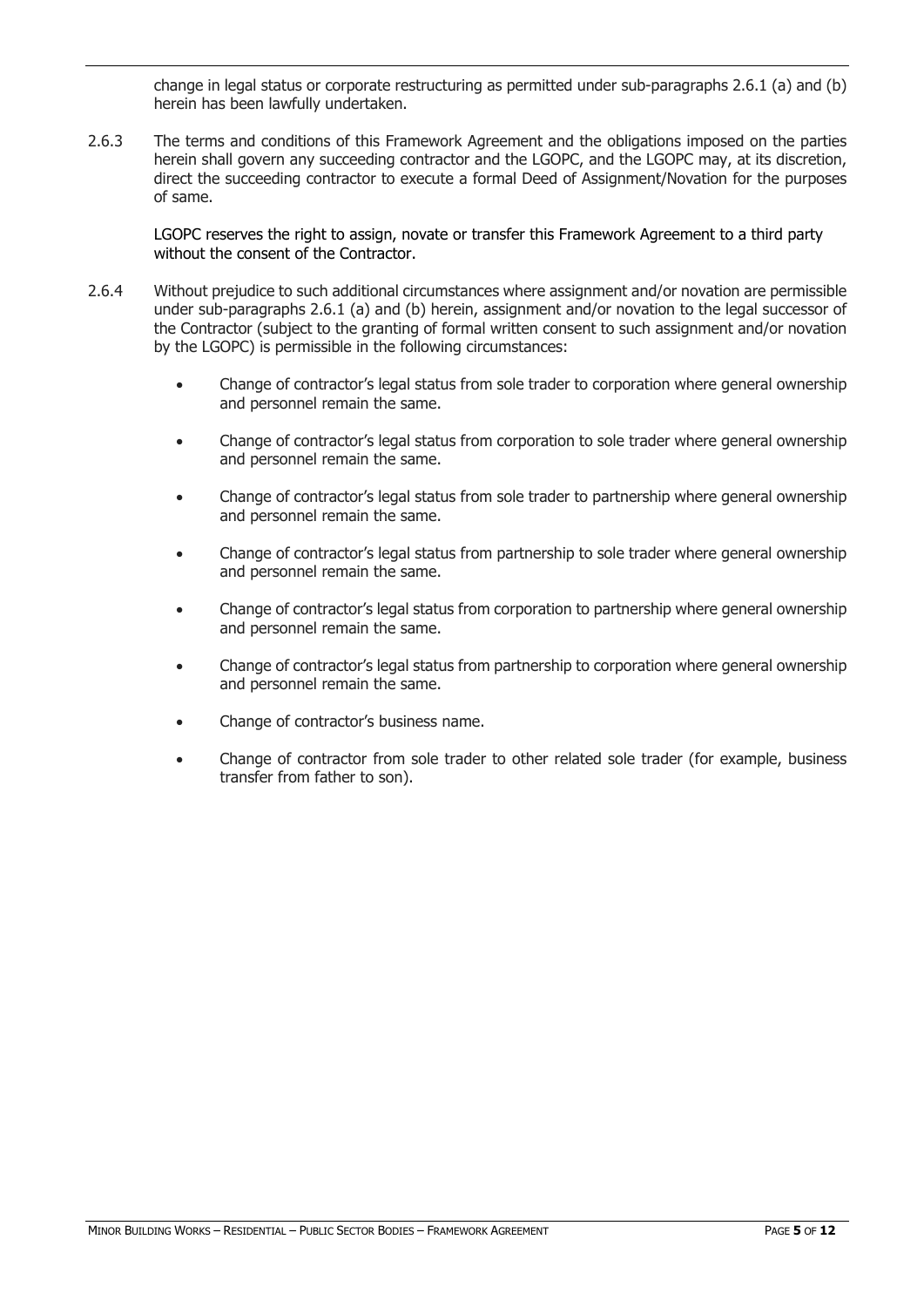# **3.0 FRAMEWORK RULES**

#### **3.1 SUPPLEMENTARY REQUEST FOR TENDER ('SRFT')**

- 3.1.1 Where a Contracting Authority wishes to acquire Minor Building Residential Works pursuant to the Framework Agreement, it will do so by means of a Mini-Competition only.
- 3.1.2 The Contracting Authority shall issue sRFTs to all Contractors via the www.supplygov.ie<sup>10</sup> system.
- 3.1.3 The Contractor shall comply with any procedures, processes, time limits, instructions or other requirements issued by the Contracting Authority in relation to the sRFT and shall bear all costs associated therewith.
- 3.1.4 The acknowledgement of receipt of any proposal shall not constitute any actual or implied agreement between the Contractor and the Contracting Authority.

#### **3.2 SUPPLEMENTARY REQUEST FOR TENDER CONTRACTS**

- 3.2.1 If the Contractor is selected to provide any works and/or services according to this Framework Agreement, the Contracting Authority and the Contractor agree to enter a contract in the terms established under this Framework Agreement.
- 3.2.2 sRFT contracts shall be on the terms of:
	- PW-CF 11 Term Maintenance and Refurbishment contractas may be amended, re-stated or otherwise modified by OGP from time to time.
- 3.2.3 The version of the relevant conditions of contract shall be those identified in the sRFT or, failing which, the version published on http://constructionprocurement.gov.ie/contracts/ on the date 10 days before the latest receipt for a response to the sRFT. Please also see Appendix 2 hereunder for additional information in relation to the use of the PW-CF 11 Term Maintenance and Refurbishment contract at sRFT stage.
- 3.2.4 The Contractor acknowledges and agrees that, where a Contracting Authority formally accepts its tender in writing in circumstances where the Contractor has been selected to provide any works and/or services according to this Framework Agreement, it shall have entered into a legally binding contract with the Contracting Authority for the provision of the Minor Building Works specified in the relevant sRFT contract to the Contracting Authority. In the event that the Contracting Authority, having selected the Contractor in accordance with this Framework Agreement, fails to formally accept the Contractor's tender in writing, but proceeds to instruct the Contractor in respect of the provision of the works and/or services and the Contractor dispatches, delivers or completes the works and/or services pursuant to the instruction, then this shall be deemed conclusive evidence of the acceptance of the sRFT contract and the terms and conditions of the sRFT contract thereby constituted.
- 3.2.5 Each Contracting Authority shall be responsible for awarding sRFT contracts in accordance with the sRFT procedure set out in this Framework Agreement and the LGOPC shall not have any responsibility or liability whatsoever or howsoever arising from the award of any sRFT contract, the conduct of or the outcome of an sRFT.
- 3.2.6 The Contractor shall perform all sRFT contracts in accordance with the requirements of this Framework Agreement, the terms and conditions of the respective sRFT contract, and in accordance with Irish law.

-

 $10$  SupplyGov.ie is a procurement platform facilitating Local Authorities and other state agencies in the procurement of goods, works and services from Suppliers (incl. Contractors and Service Providers). The website has been developed by the Local Government Operational Procurement Centre (LGOPC) to streamline the procurement process of contracting authorities in respect of the operation of local authority led Category Councils for Plant Hire and Minor Building Works & Civils.

MINOR BUILDING WORKS – RESIDENTIAL – PUBLIC SECTOR BODIES – FRAMEWORK AGREEMENT PAGE **6** OF **12**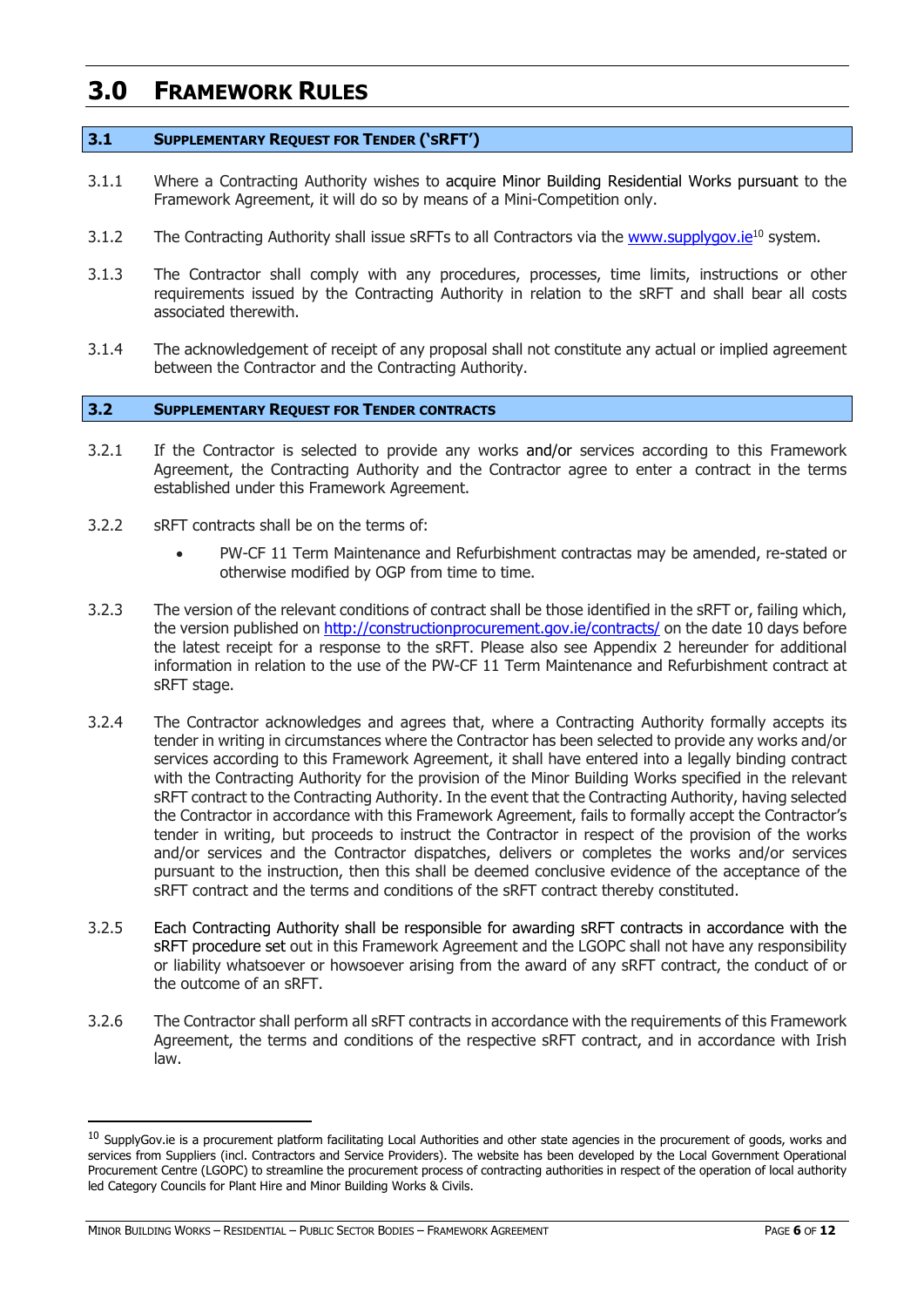- 3.2.7 Where, after a sRFT and before the award of contract, the preferred Contractor is:
	- deemed by the Contracting Authority as being unable or unsuitable to provide the required works and/or services due to a change in circumstances; or
	- not able or is unwilling to provide the required works and/or services

then the Contracting Authority reserves the right to award the contract to the Contractor ranked next highest. The Contracting Authority may repeat this process until a contract is awarded or there are no further Contractors to provide the required works and/or services.

- 3.2.8 The Contracting Authority may, as an alternative to an award of an sRFT contract directly to the preferred Contractor in a Mini-Competition, operate the call-off of required works and/or services in cascade. In the event that the Contracting Authority decides to operate in this manner, it will explicitly identify this in the sRFT. Once the Mini-Competition has been completed, it will enter an sRFT contract with the preferred tenderer and as many subsequently ranked tenderers (in descending order) as specified in the sRFT in the relevant Mini-Competition. The Contracting Authority will then order works and/or services in the following manner:
	- It will issue a Task Order to the Contractor who is ranked first in the cascade;
	- Within the minimum number of working days specified in the Task Order, the Contractor must either:
		- 1 Accept the Task Order; or
		- 2 Advise why it cannot accept the Task Order.

If the Contractor does not accept the Task Order or fails to observe the deadline or if it is in a situation of conflicting interests that may negatively affect the performance of the specific contract, the Contracting Authority may place the order with the next ranked Contractor on the cascade.

The Contracting Authority may repeat this process until a Contractor accepts the Task Order or there are no further Contractors to provide the required works and/or services.

## **3.3 SUPPLEMENTARY REQUEST FOR TENDER AWARD CRITERIA**

- 3.3.1 The Terms and Conditions document details the evaluation and award criteria for the award of sRFT contracts under the Framework Agreement. The Terms & Conditions also detail the information to be provided by the Contractor prior to Contract Award.
- 3.3.2 Rates submitted as part of the Framework Agreement application stage will be fixed as ceiling rates for application to sRFTs for works items for the initial 12 months of the Framework Agreement. Thereafter, these 'ceiling rates' will not apply.
- 3.3.3 Contractors who submit responses to sRFTs may reduce the ceiling rates for these works items but may not exceed them over the initial 12 months of the Framework Agreement.
- 3.3.4 Where, after a competition, and subject to the provisions of 3.2.8 above, two or more Contractors are level on marks, the Contracting Authority reserves the right to either;
	- Award the contract by random selection concluded in an open and transparent forum, or
	- To re-tender the works and/or services.

#### **3.4 PERFORMANCE MEASUREMENT**

- 3.4.1 The Contracting Authority may measure the Contractor's performance from time to time during the Framework Term or the duration of the sRFT contract according to the Performance Measurement Table hereunder.
- 3.4.2 On completion of a sRFT contract, if so requested by the Contracting Authority, the Contractor shall collate and provide to the Contracting Authority the information required for the Contracting Authority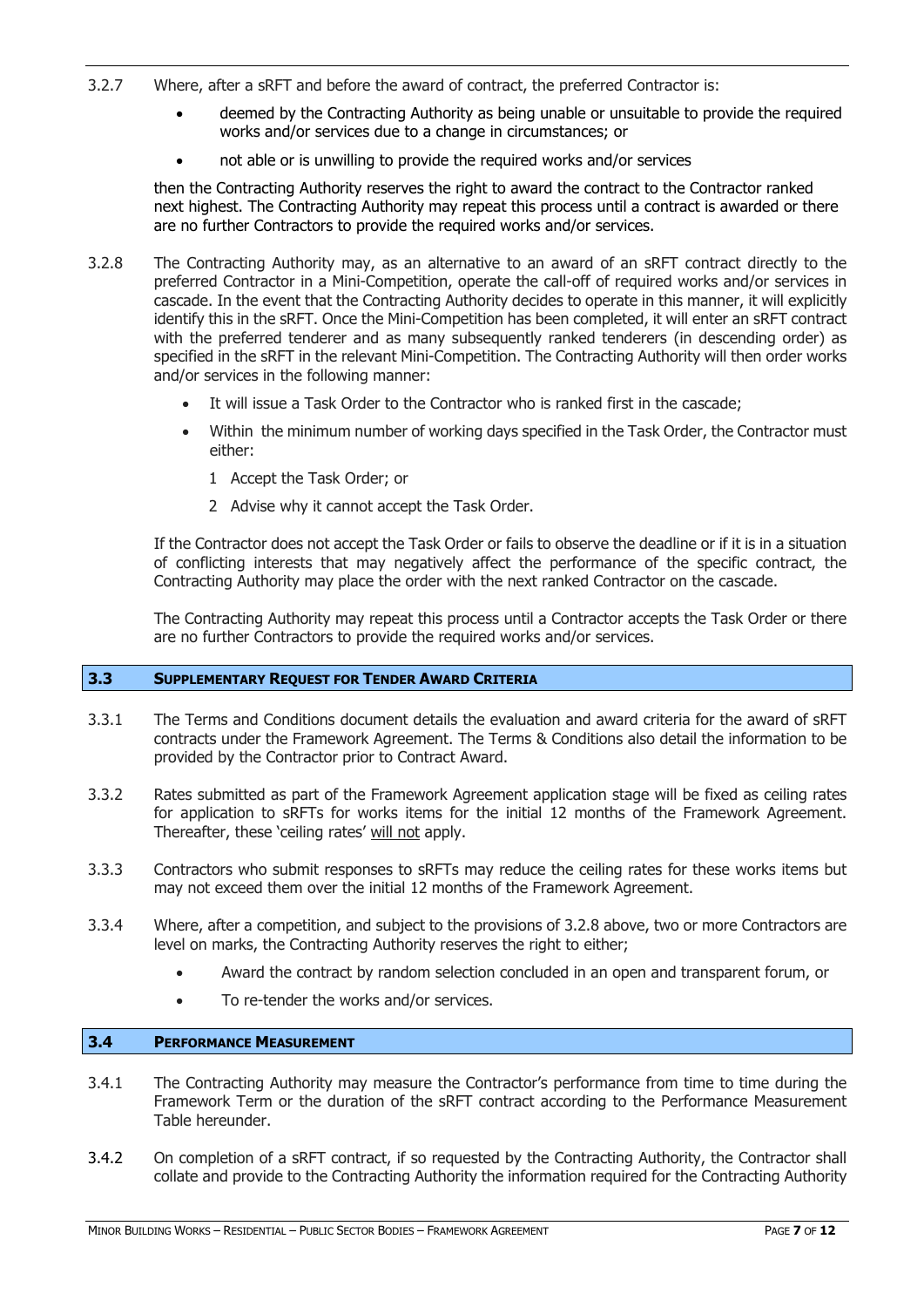to review and measure the Contractor's performance according to the Performance Measurement Table hereunder.

- 3.4.3 On completion of its review, the Contracting Authority shall, if the Contracting Authority carries out such an assessment, provide the Contractor with a written report summarising the Contracting Authority's assessment of the Contractor's performance against the Performance Measurement Table and the basis for each assessment.
- 3.4.4 The Contractor is said to have reached Level 1, Level 2 or Level 3, if, during the review for one of the indicators listed in the below table, the number of occurrences of that indicator equals or exceeds the number listed in the column headed "Level 1", "Level 2", or "Level 3".
- 3.4.5 If the Contractor has reached Level 1, the Contracting Authority will give the Contractor a written notification and the Contractor must demonstrate to the Contracting Authority's satisfaction that it has implemented steps to redress the problem.
- 3.4.6 If the Contractor has reached Level 2, the Contracting Authority may exclude that Contractor from any sRFT in which it is due to participate until the Contractor has demonstrated to the Contracting Authority's satisfaction that it has implemented steps to redress the problem. Until the foregoing has been satisfactorily remedied, sRFTs may be run without prejudice as if the Contractor was excluded and the Framework Agreement had been terminated with the Contractor.
- 3.4.7 Only the LGOPC has authority to terminate a Contractor from this Framework Agreement. The Contracting Authority may notify the LGOPC if a Contractor has reached Level 3 and the LGOPC may terminate the Framework Agreement as between the LGOPC and that Contractor.
- 3.4.8 The Contractor shall implement such recommendations and comply with any Contracting Authority's findings to the extent necessary to ensure that works and/or services continue to be executed, and the Contractor continues to meet its obligations in accordance with the requirements set out in this Framework Agreement.

| <b>CONTRACTING</b><br><b>AUTHORITIES</b><br><b>OBJECTIVE</b> | <b>INDICATOR</b>                                                                                                                                                                                                                                      | <b>MEASUREMENT</b><br><b>TERM</b> | LEVEL   LEVEL<br>1           | $\overline{\mathbf{2}}$ | <b>LEVEL</b><br>3 |
|--------------------------------------------------------------|-------------------------------------------------------------------------------------------------------------------------------------------------------------------------------------------------------------------------------------------------------|-----------------------------------|------------------------------|-------------------------|-------------------|
|                                                              |                                                                                                                                                                                                                                                       |                                   |                              |                         |                   |
| <b>HEALTH AND SAFETY</b>                                     |                                                                                                                                                                                                                                                       |                                   | <b>NUMBER OF OCCURRENCES</b> |                         |                   |
| <b>Management of</b><br><b>Safety</b>                        | Failure to maintain safety measures as set<br>out in the Safety and Health Plan and/or<br>Contractors Safety Statement.                                                                                                                               | Contract/Term                     | N/A                          | 2                       | 3                 |
|                                                              | Requirement for immediate cessation of<br>works and/or services on foot of committing<br>a breach of the Safety, Health & Welfare at<br>Work Act 2005 or any regulations or code of<br>practice made under it concerning the works<br>and/or service. | Contract/Term                     | N/A                          | 1                       | 2                 |
|                                                              | Requirement for immediate cessation of<br>works and/or services on foot of failure to<br>comply with reasonable Direction(s) issued<br>by the PSCS or Contracting Authority<br>Representative or the Health & Safety<br>Authority (HSA).              | Contract/Term                     | N/A                          | 1                       |                   |
| <b>NUMBER OF OCCURRENCES</b><br><b>PERFORMANCE</b>           |                                                                                                                                                                                                                                                       |                                   |                              |                         |                   |

## **Performance Measurement Table**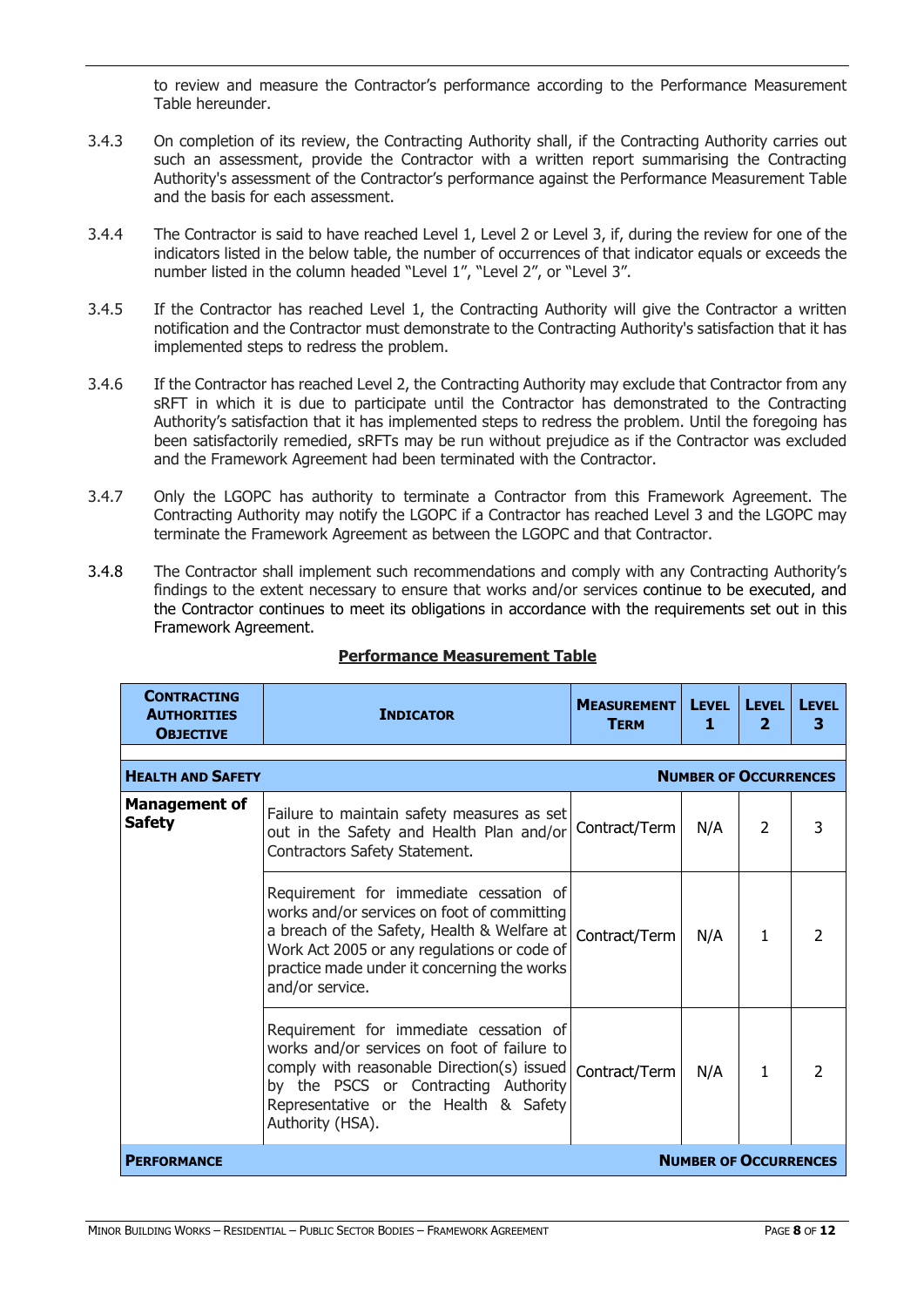| <b>Execution of the</b><br><b>Supplementary</b><br><b>Request for</b><br><b>Tender contract</b> | Failure of the Contractor to execute the<br>sRFT contract in a proper and workmanlike   Contract/Term<br>manner and using good practice.                                                                                          |               | $\overline{2}$ | 3              | 5              |
|-------------------------------------------------------------------------------------------------|-----------------------------------------------------------------------------------------------------------------------------------------------------------------------------------------------------------------------------------|---------------|----------------|----------------|----------------|
| Delivery of the<br><b>Supplementary</b><br><b>Request for</b><br><b>Tender contract</b>         | Failure to commence works and/or service<br>by the nominated start date identified in the<br>sRFT contract.                                                                                                                       | Contract/Term | 2              | 1              | $\overline{2}$ |
|                                                                                                 | With<br>Response<br>respect<br>to<br>Maintenance/Emergency Works, failure to<br>commence works and/or service within the<br>nominated response time identified in the<br>sRFT contract.                                           | Contract/Term | $\overline{2}$ | $\mathbf{1}$   | $\overline{2}$ |
| <b>Personnel</b>                                                                                | Requirement for immediate removal of<br>Contractors Personnel on foot of their<br>negligence or insufficient competence to<br>carry out their tasks in compliance with the<br>Contractors obligations under the sRFT<br>contract. | Contract/Term | N/A            | $\mathbf{1}$   | $\mathcal{P}$  |
| Legal<br><b>Requirements</b>                                                                    | Requirement for immediate cessation of<br>works and/or service on foot of committing<br>or causing the Contracting Authority to<br>commit a serious breach of Legal or<br>Statutory requirements concerning the<br>project.       | Contract/Term | N/A            | 1              | 2              |
| <b>QUALITY OF WORK</b><br><b>NUMBER OF OCCURRENCES</b>                                          |                                                                                                                                                                                                                                   |               |                |                |                |
| <b>Quality of the</b><br>Material(s)<br>supplied                                                | Failure to provide required Certification /<br>Inspection results / Test results.                                                                                                                                                 | Contract      | $\overline{2}$ | $\mathbf{1}$   | $\overline{2}$ |
|                                                                                                 | Defects in competed works, caused by the<br>provision of non-compliant materials by the<br>Contractor, requiring re-visiting to repair.                                                                                           | Contract/Term | $\mathbf{1}$   | $\overline{2}$ | 3              |

## **3.5 CONTRACT PERFORMANCE EVALUATION**

- 3.5.1 It is intended that Contractors' performance will be monitored by the relevant Contracting Authority during the Framework Agreement term and specifically during the execution of sRFT contracts.
- 3.5.2 The Contractor shall furnish the Contracting Authority with such information and assistance as the Contracting Authority may reasonably require in order to assess the Contractor's performance.
- 3.5.3 The Contracting Authority will complete a Performance Evaluation Form in the manner described in the Terms and Conditions.
- 3.5.4 This review is a separate and distinct exercise from the measurement of the Contractor's performance as identified above at 3.4 (Performance Measurement).

## **3.6 GENERAL**

### 3.6.1 **Certain Rules of Construction disapplied:**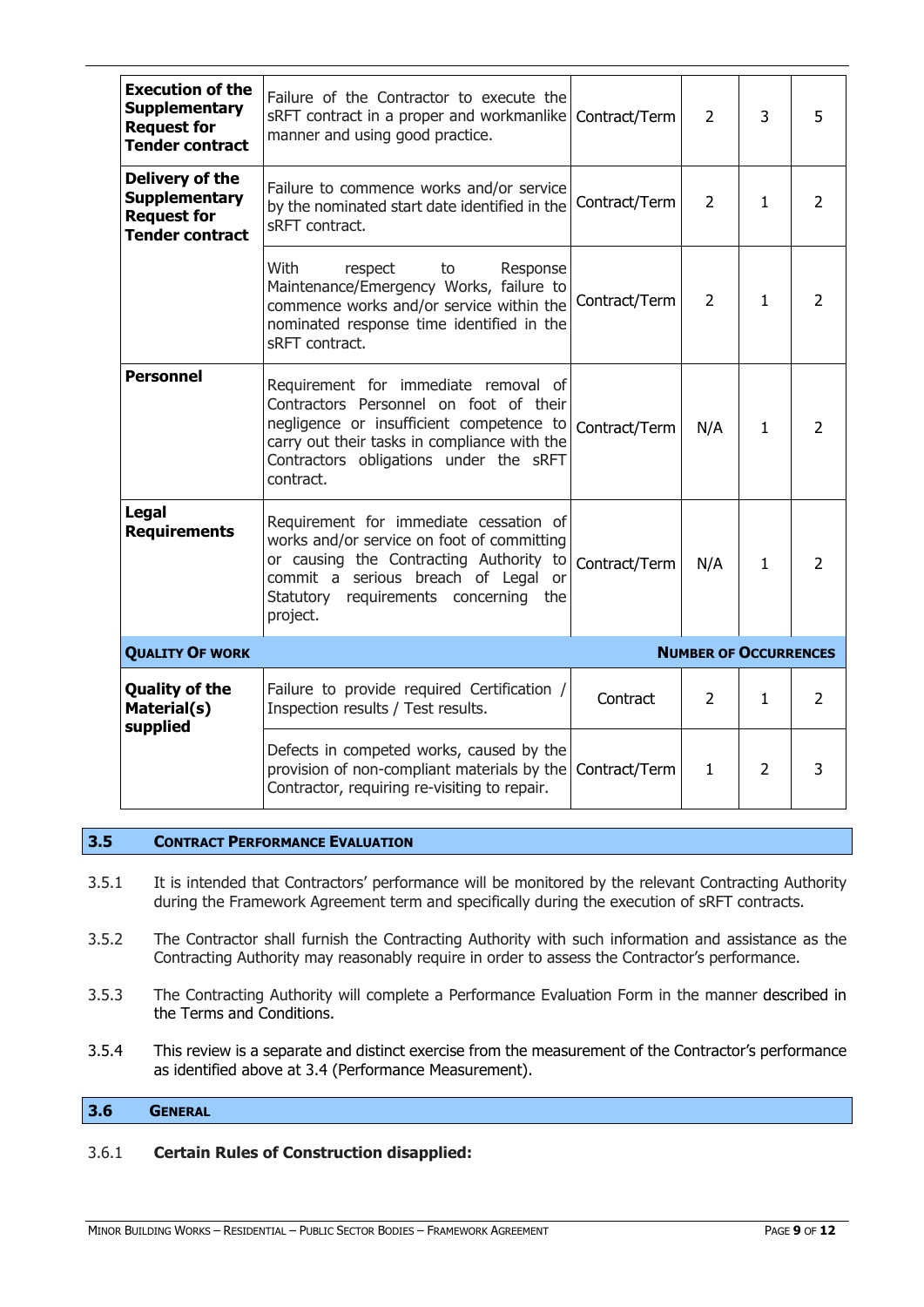- i) This Framework Agreement shall be construed without regard to the rule of construction known as "ejusdem generis".
- ii) If any ambiguity or question of intent or interpretation arises, this Framework Agreement shall be construed as if drafted jointly by the parties and no presumption or burden of proof shall arise favoring or disfavoring any party by virtue of the authorship of any of the provisions of this Framework Agreement.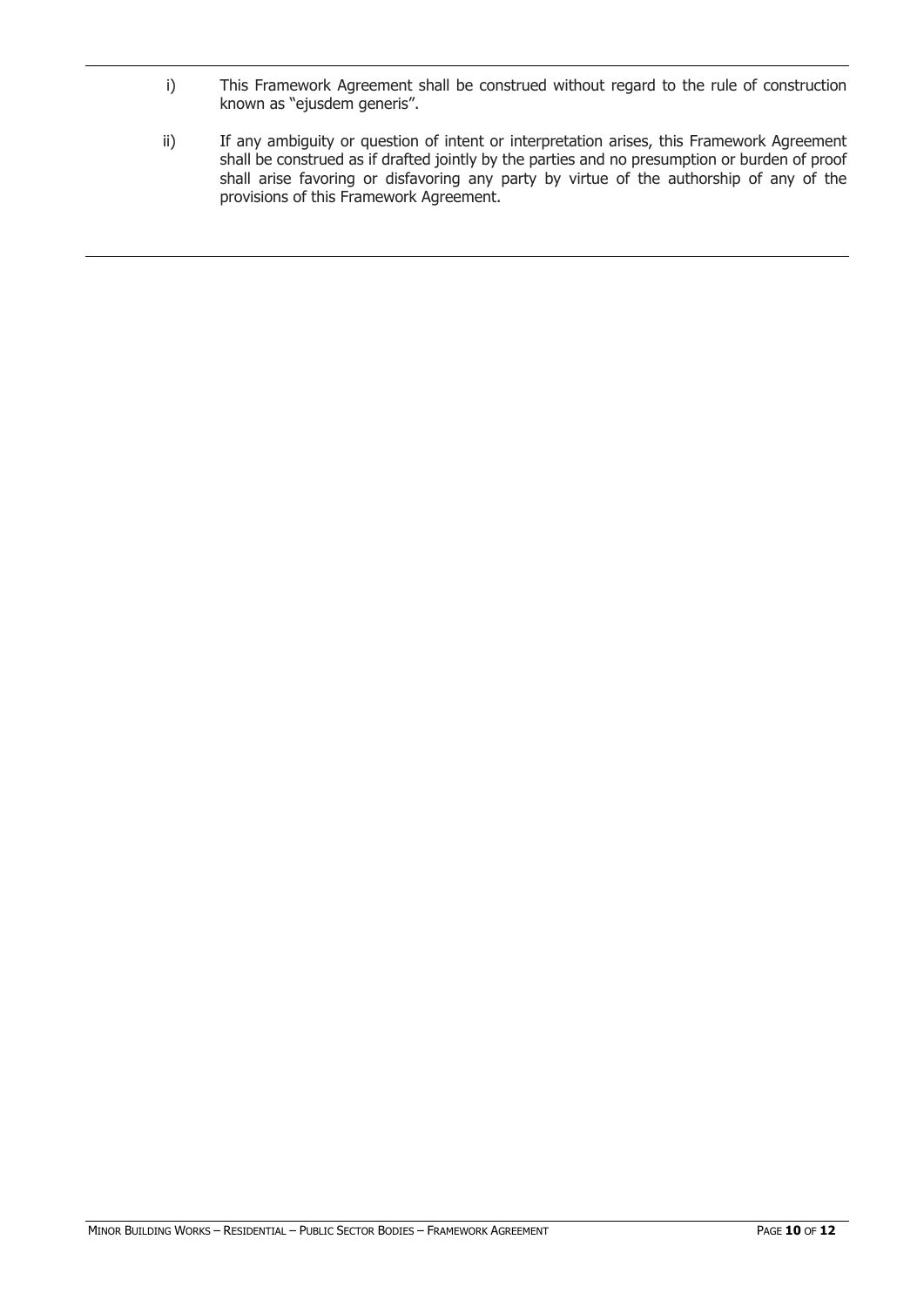# **APPENDIX 1**

### **1.1 CONTRACTING AUTHORITY**

- 1.1.1 Contracting Authorities include:
	- Ministers of the Government of Ireland; Central Government Departments; offices and noncommercial agencies and organisations which have a formal reporting and legal relationship to Central Government Departments, including all local authorities in Ireland(as defined in the Local Government Act 2014), (themselves including regional assemblies, local enterprise boards and library bodies), and those approved housing bodies which also constitute "bodies governed by public law" within the meaning of Regulation 2 of the European Union (Award of Public Authority Contracts Regulations 2016 (S. I. No. 284 of 2016), listed on the Register of Approved Housing Bodies maintained by the Department of Housing, Planning, Community and Local Environment currently approved under section 6 of the Housing Act 1992;
	- Contracting authorities in the Irish health sector including but not limited to the Health Service Executive (HSE); the Health Information and Quality Authority (HIQA) and HSE funded Agencies delivering health & personal social services funded by more than 50% from Exchequer funds;
	- Contracting authorities which are Third Level Educational Institutions (including universities, institutes of technology and members of the Education Procurement Service);
	- Contracting authorities which are Education and Training Boards (ETBs) and ETB schools, and primary, post-primary, special and secondary schools as well as ETBs acting on behalf of schools;
	- An Garda Síochana (Police);
	- The Irish Prison Service;
	- The Defence Forces.
- 1.1.2 Notwithstanding the entitlement of the above mentioned Contracting Authorities to utilise this Framework Agreement, neither the LGOPC nor the Contracting Authorities give any assurances as to the level of engagement or expenditure by Contracting Authorities through this Framework Agreement.